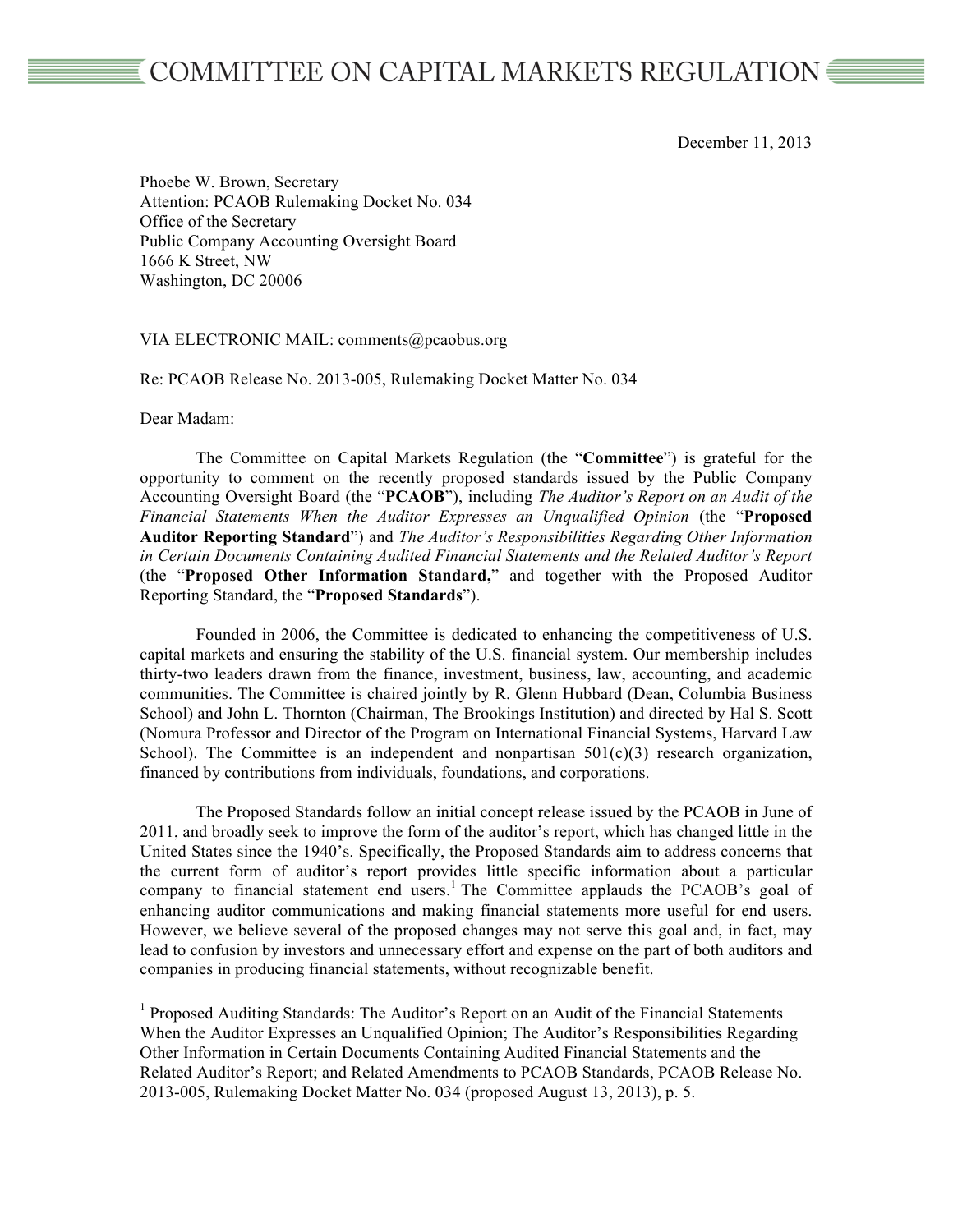First, we believe the discussion of "critical audit matters" should not be included in a final rulemaking. The Proposed Auditor Reporting Standard provides for disclosure of such matters, including "those matters addressed during the audit that (1) involved the most difficult, subjective, or complex auditor judgments; (2) posed the most difficulty to the auditor in obtaining sufficient appropriate evidence; or (3) posed the most difficulty to the auditor in forming the opinion on the financial statements."<sup>2</sup> Critical audit matters include subjects that under current PCAOB requirements would be documented and/or communicated to the audit committee, although not all such matters would rise to the level of "critical audit matters." The proposal provides a list of factors auditors should take into account when determining critical audit matters.

Disclosing all "critical audit matters" is problematic for several reasons. Certain investors may misinterpret discussion of these issues as an indication of a problem, even if the audit results in a clean audit opinion – the additional disclosure has the potential to make mountains out of molehills. Inclusion of critical audit matters may be viewed by end users as an implicit qualification of the audit, and could lead users to perceive different levels of assurance on different areas of the financial statements. The mere fact that auditors and a board have spent significant time on an issue does not suggest it should be of particular interest to investors, and conversely, not all issues of interest should be considered "critical audit matters." What is of concern to investors is what the accounting policies and treatment are, not how they have been devised through discussion between auditors and issuers. The proposed additional information will not permit a more insightful evaluation of the fairness of the accounting reflected in the financials.

In addition, drafting disclosure of critical audit matters will likely require significant additional time and effort on the part of the auditors. Disclosure is likely to be voluminous, in particular as auditors seek to convey "critical audit matters" to investors not familiar with topics that, while complex and difficult to address, may routinely arise during public company audits. Auditors will likely take longer in producing their reports to address items that are not of clear informational value. Finally, and most importantly, a requirement to disclose "critical audit matters" would likely result in less open discussion between auditors and issuers and auditors and boards, as issuers and directors constantly will be mindful that any issue they discuss could be subject to disclosure.

Secondly, we believe the Proposed Other Information Standard is too broad and, at the least, should be limited to cover information derived from accounting records and subject to an internal control framework. The Proposed Other Information Standard would require that auditors perform specific procedures in evaluating "other information" taken from a company's public reporting, and that auditors provide an affirmative statement in their reports that they have not identified material inconsistencies or material misstatements of facts in the other information. "Other information" includes all company information, not just financial-related disclosures. The PCAOB says these inconsistencies could be the result of "unintentional error, managerial biases, or intentional misreporting."3 Under existing standards, auditors already have an obligation to read and consider such other information, but there is no obligation to report their findings.<sup>4</sup>

 <sup>2</sup> Proposed Standards, p. 15.

<sup>&</sup>lt;sup>3</sup> Proposed Standards, p. 7.

<sup>4</sup> Proposed Standards, p. 20.